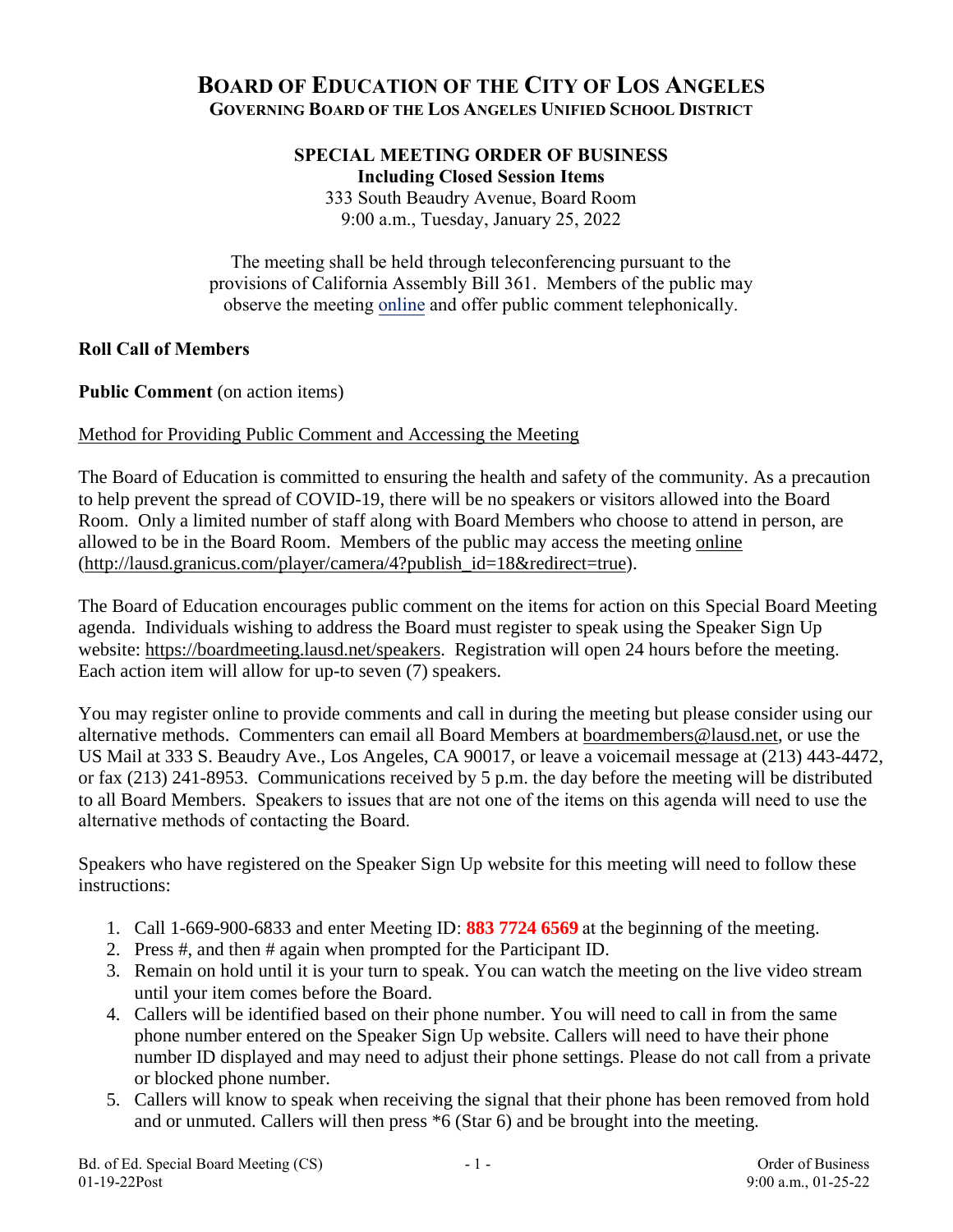If you are not on hold when public speakers are being heard we may attempt to contact you using the Zoom platform. You will receive a phone call from 213-338-8477, with an automated message to "press one (1) to join the meeting."

Speakers will have three (3) minutes to provide comments. Please contact the Board Secretariat at 213- 241-7002 if you have any questions.

# **CLOSED SESSION ITEMS (Purpose and Authority)**

1. Personnel (Government Code Section 54957)

Employee Discipline/Dismissal Release

Superintendent's Evaluation

2. Conference with Legal Counsel

Existing Litigation (Government Code Section 54956.9[d][1])

The Roman Catholic Archbishop of Los Angeles, et al. v. Los Angeles Unified School District, et al. Los Angeles Superior Court Case No. 21STCP04106

LET THEM CHOOSE, et al. v. San Diego Unified School District San Diego Superior Court Case No. 37-2021-43172-CU-WM-CTL (Consolidated with San Diego Superior Court Case No. 37-2021-49949 - S.V. v. SDUSD)

3. Conference with Real Property Negotiators (Government Code Section 54956.8)

Property: Canyon Creek Camp Address: 41600 Lake Hughes Rd., Lake Hughes, CA 93532 District Negotiators: Mr. Hovatter and Mr. Grazioli Negotiating Parties: Mark Berman, M Strategic Real Estate Services for seller Canyon Creek Holdings, LLC Under Negotiation: Price and terms of sale

4. Conference with Labor Negotiators (Government Code Section 54957.6) Negotiator: Dr. Murphy and Mr. DiGrazia Employee Organizations:

> Associated Administrators of Los Angeles California School Employees Association Los Angeles County Building and Construction Trades Council Los Angeles School Police Association Los Angeles School Police Sergeants and Lieutenants Association Service Employees International Union, SEIU Local 99 **Teamsters** United Teachers Los Angeles District Represented Employees and Contract Management Personnel